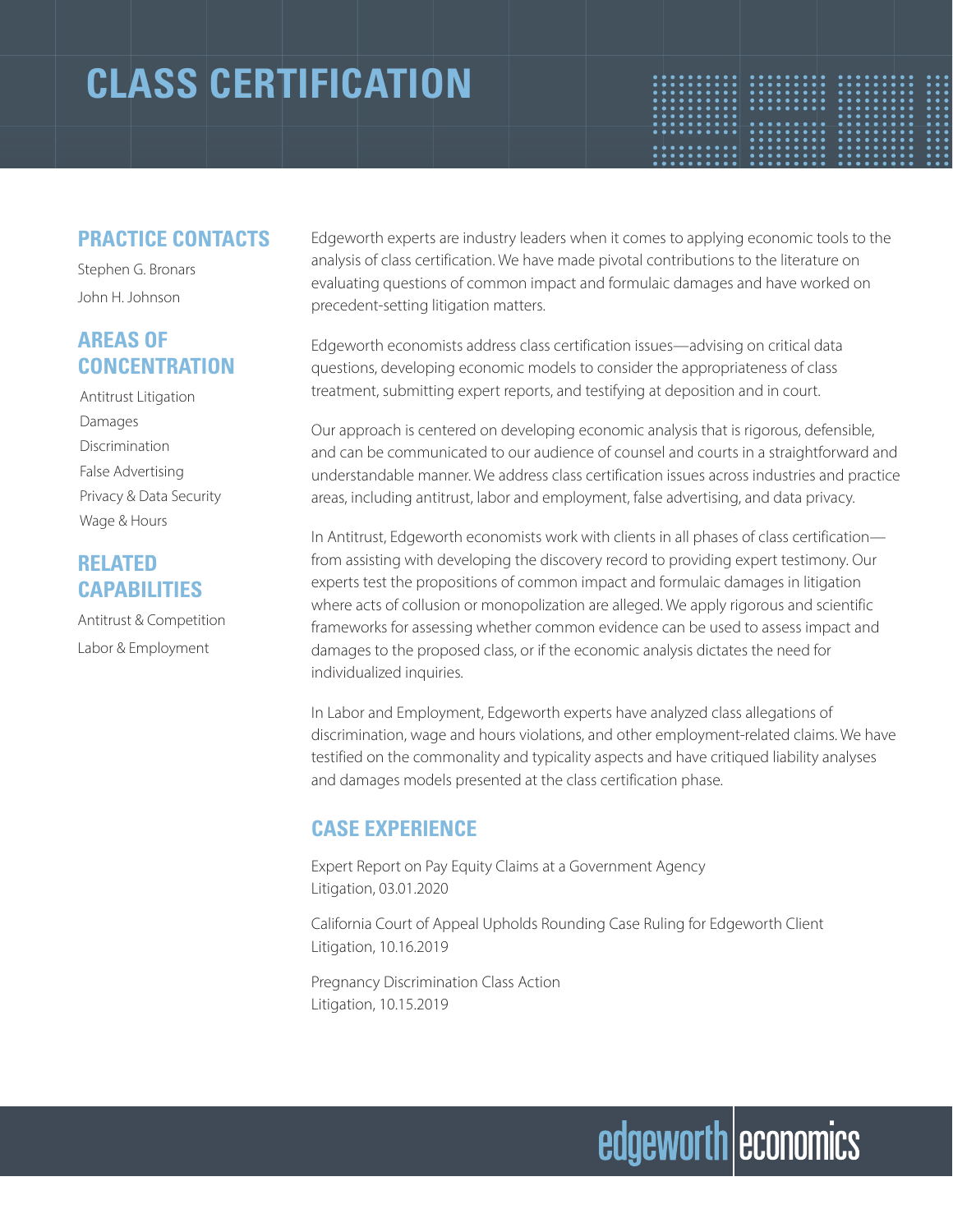Edgeworth Client Found Not Liable for Antitrust Conspiracy Allegations Litigation, 07.10.2018

Complete Jury Verdict Secured for Edgeworth Client in Antitrust Class Action Litigation, 04.30.2018

Edgeworth Client Wins California Meal Period Class Action Litigation, 12.19.2017

Edgeworth Analysis Cited in Indirect Purchasers' Class Certification Decision in Drywall Antitrust MDL Litigation, 09.01.2017

#### **PUBLICATIONS**

 Calculating Overpayments In False Ad Class Actions Published Article, *Law360*, 04.12.2022

Class Certification in College Tuition Refund Class Actions Published Article, *Bloomberg Law*, 09.25.2020

The Rise of COVID-19 Price Gouging Class Actions and the Economics of Class Certification Published Article, *Law360*, 08.28.2020

Economic Issues in Calculating Damages in COVID-19 Business Interruption Insurance Lawsuits Published Article, *Law360*, 08.07.2020

Lamictal and the Myth of "Generic" "Pay-for-Delay" Cases Published Article, *Law360*, 07.21.2020

Managing Financial Product Data In Antitrust Cases Published Article, *Law360*, 12.13.2019

Benefit of the But-For Bargain: Assessing Economic Tools for Data Privacy Litigation *Journal of Technology Law & Policy*, 05.28.2019

Primer on Wage Analyses for Antitrust Attorneys: Part 1 *Law360*, 05.23.2018

Primer on Wage Analyses for Antitrust Attorneys: Part 2 *Law360*, 05.23.2018

# edgeworth economics